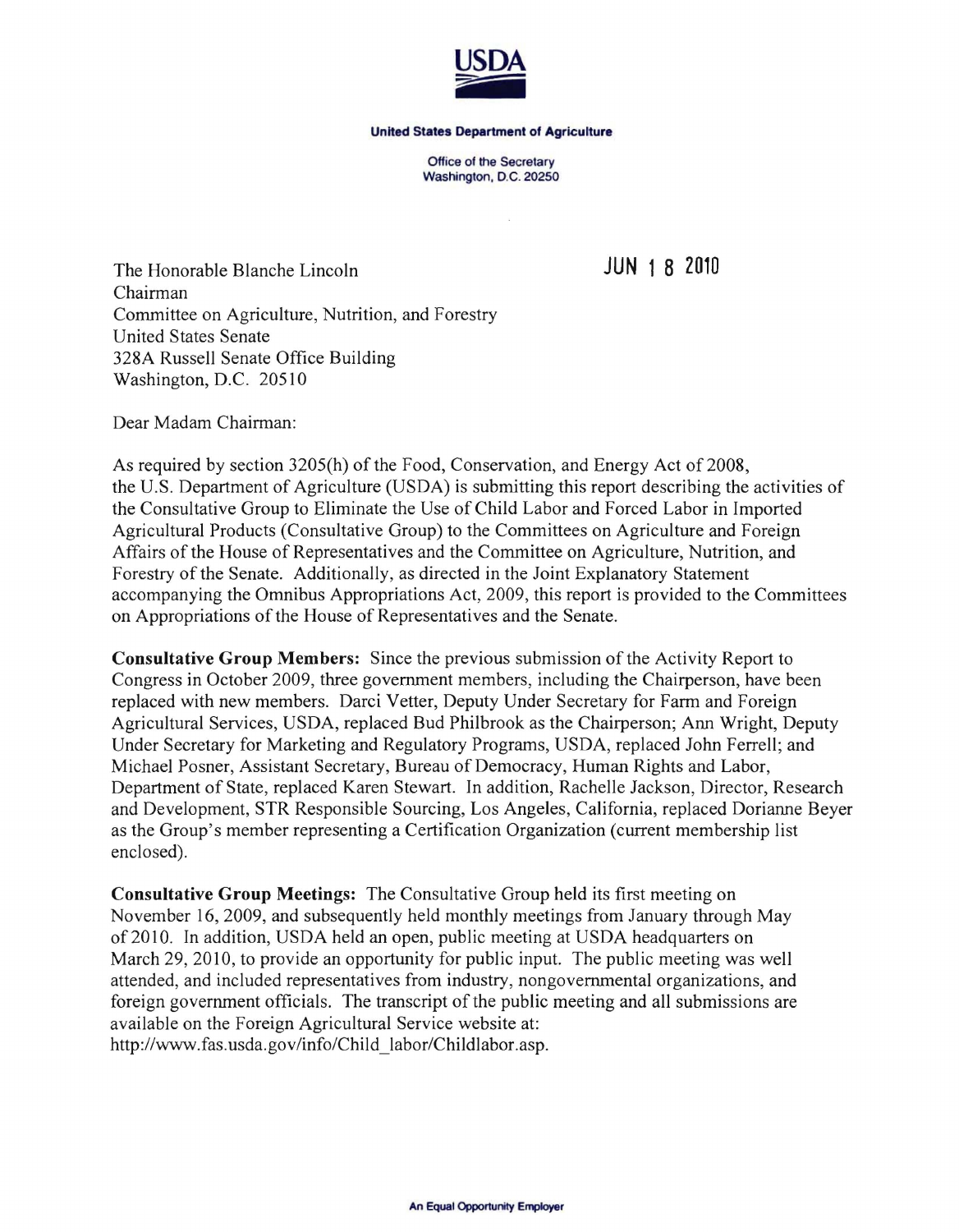The Honorable Blanche Lincoln Page 2

Consultative Group Next Steps: The Consultative Group has made substantial progress in meeting its charge and is expected to submit its recommendations to the Secretary of Agriculture in the near future. Once the recommendations are submitted, it is envisioned that the Consultative Group will continue to meet over the ensuing year on an ad hoc basis as the guidelines themselves are being developed.

Final Guidelines: Within one year after receiving the Consultative Group's recommendations, the Secretary will develop and release guidelines for a voluntary initiative to enable entities to address issues raised by the Trafficking Victims Protection Act of 2000.

As noted above, USDA expects to receive the Consultative Group's final recommendations to the Secretary shortly and will convey this information to the Congress once available.

An identical report has been sent to Senators Chambliss, Kohl, and Brownback; Congressmen Peterson, Lucas, Kingston, and Berman; and Congresswomen DeLauro and Ros-Lehtinen.

Sincerely,

Vilsack

Enclosure